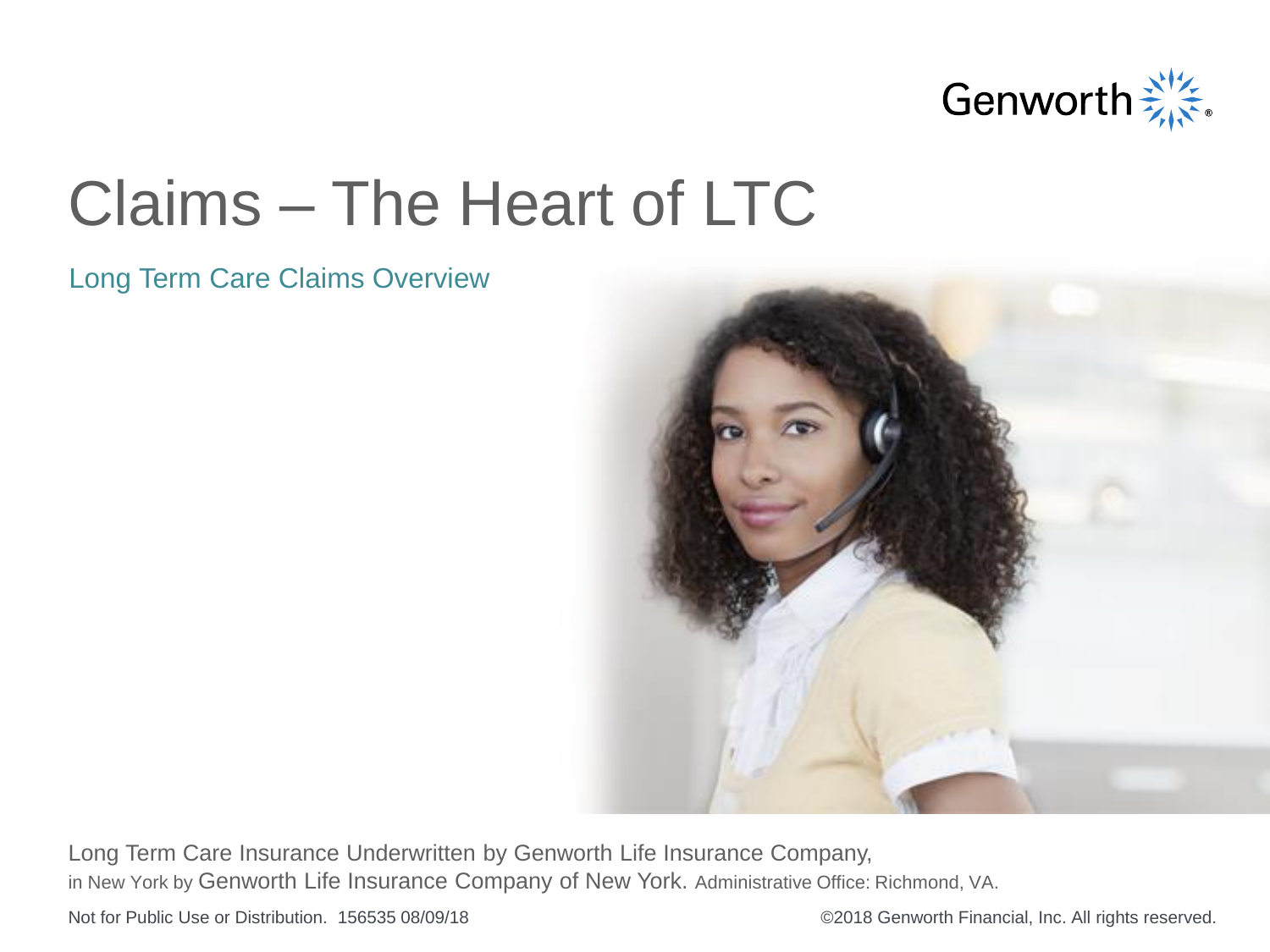## **Objectives**

- Overview of LTC Claims Operations
- LTC Claims Process
- LTC Claims Statistics
- Q & A



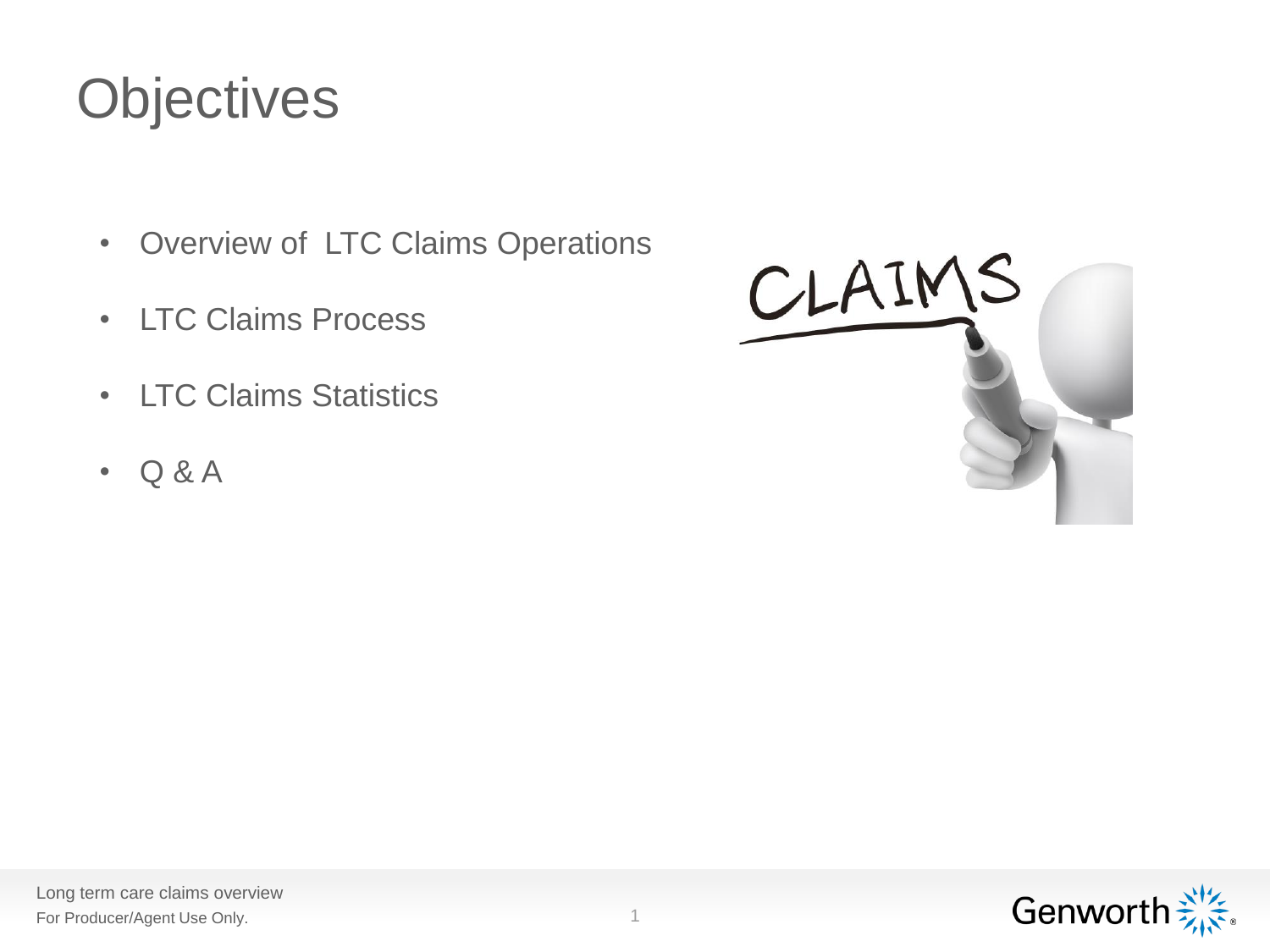## Claims – The Heart of LTC

### Genworth's Value – Keeping Our Promises



We are not just paying claims, we are providing a sense of security.

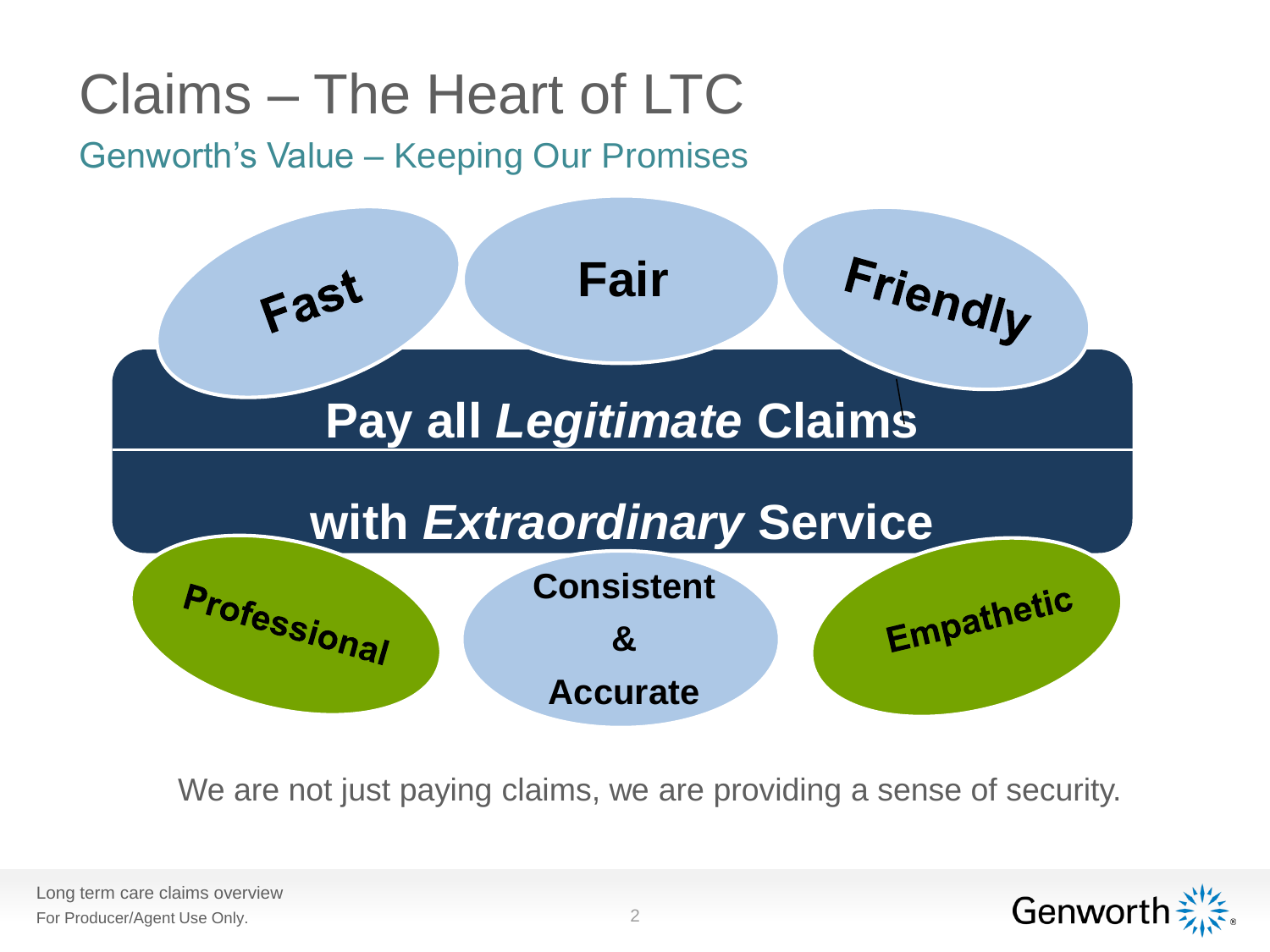### LTC Claims Operations **PEOPLE**

- Over 500 claims associates across 2 locations
- Extensive training program
- Specialized claims associates that are focused on delivering on our promises.





### Long term care claims overview For Producer/Agent Use Only. 3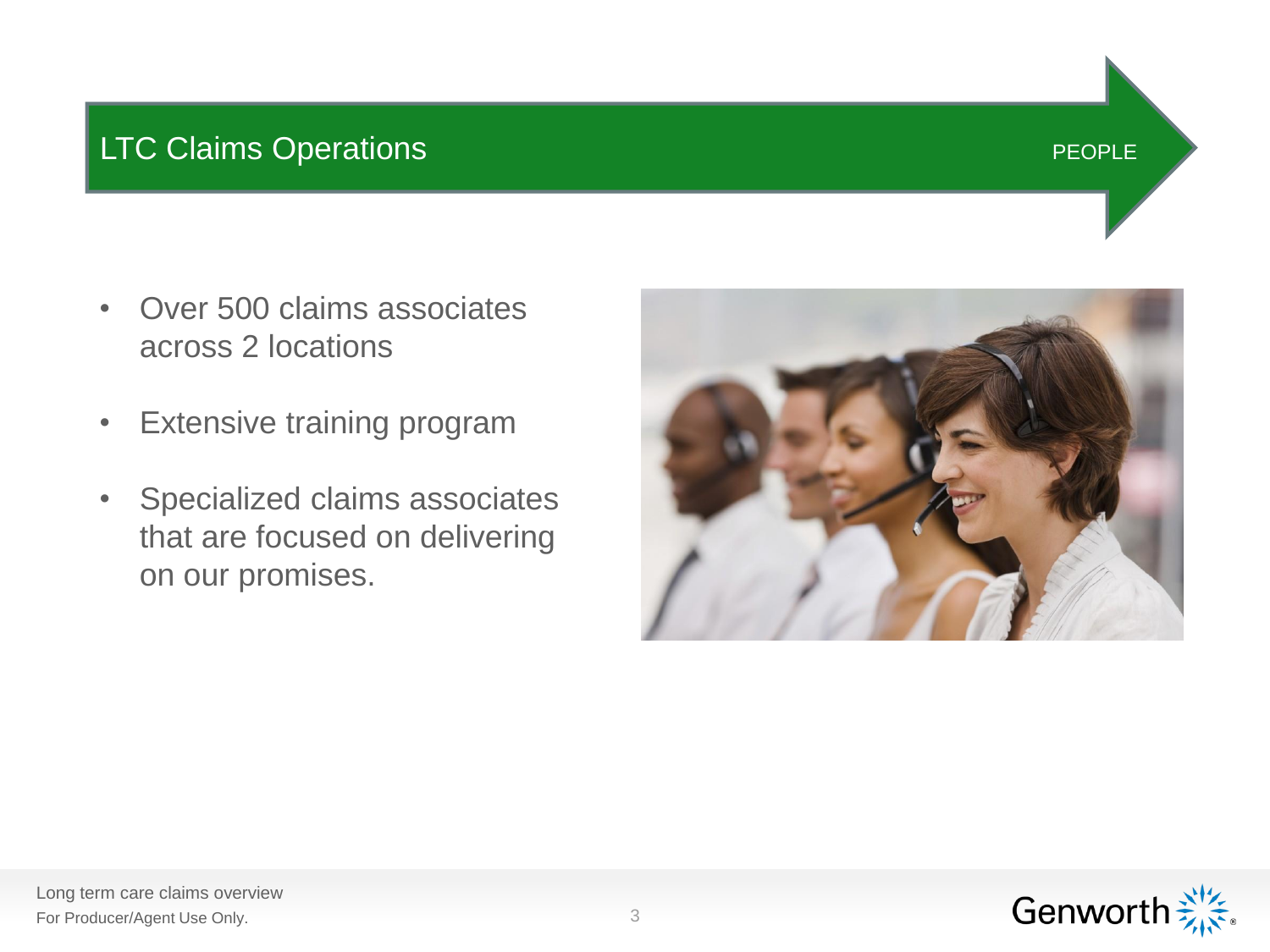### LTC Claims Operations The Contract of the Contract of Technology



- No paper 100% image
- Auto benefit calculations
- Comprehensive file documentation
- Customer friendly letters
- Claim payments via Electronic Funds **Transfer**
- Email inboxes available to electronically submit invoices
- Online access for policyholders providing them the ability to initiate a claim online, check their claim status, and submit invoices for reimbursement.



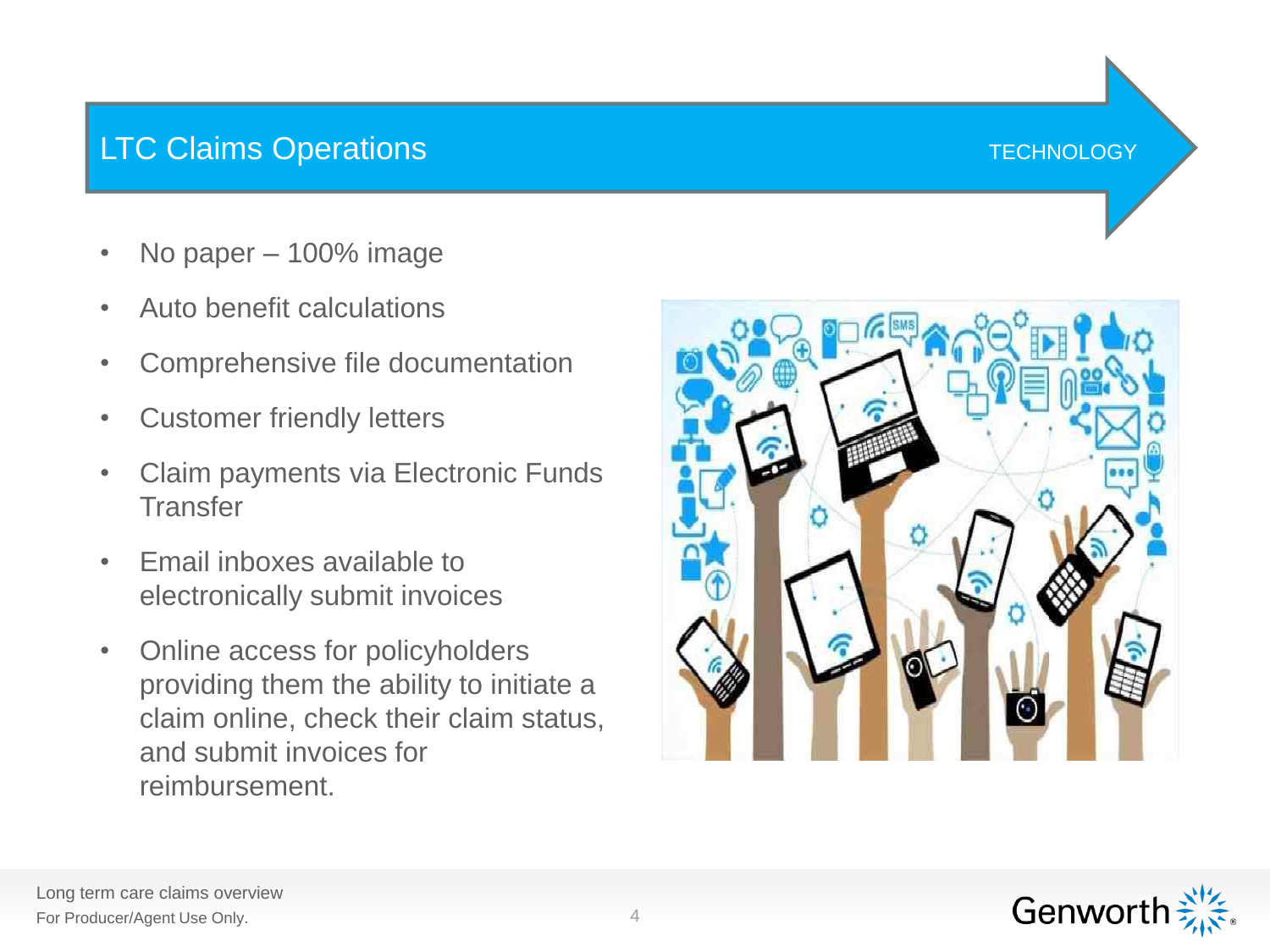### LTC Claims Operations Communications CLIENT CARE

- National network for inhome assessments
- CareScout over 90,000 LTC facilities and providers
- Facility and home care referrals
- Detailed Plans of Care
- Facility inquiry program



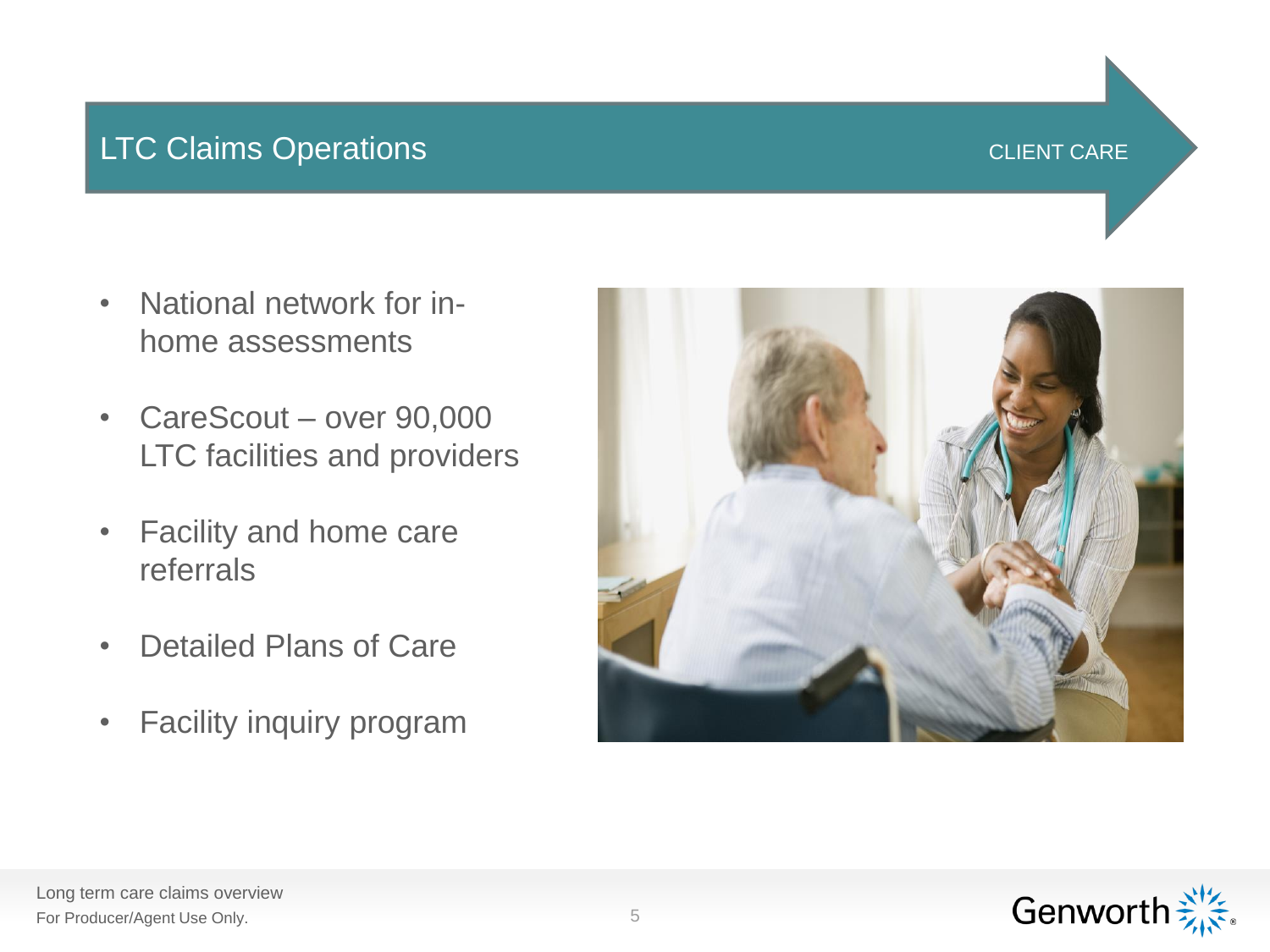## The Claims Process – Overview



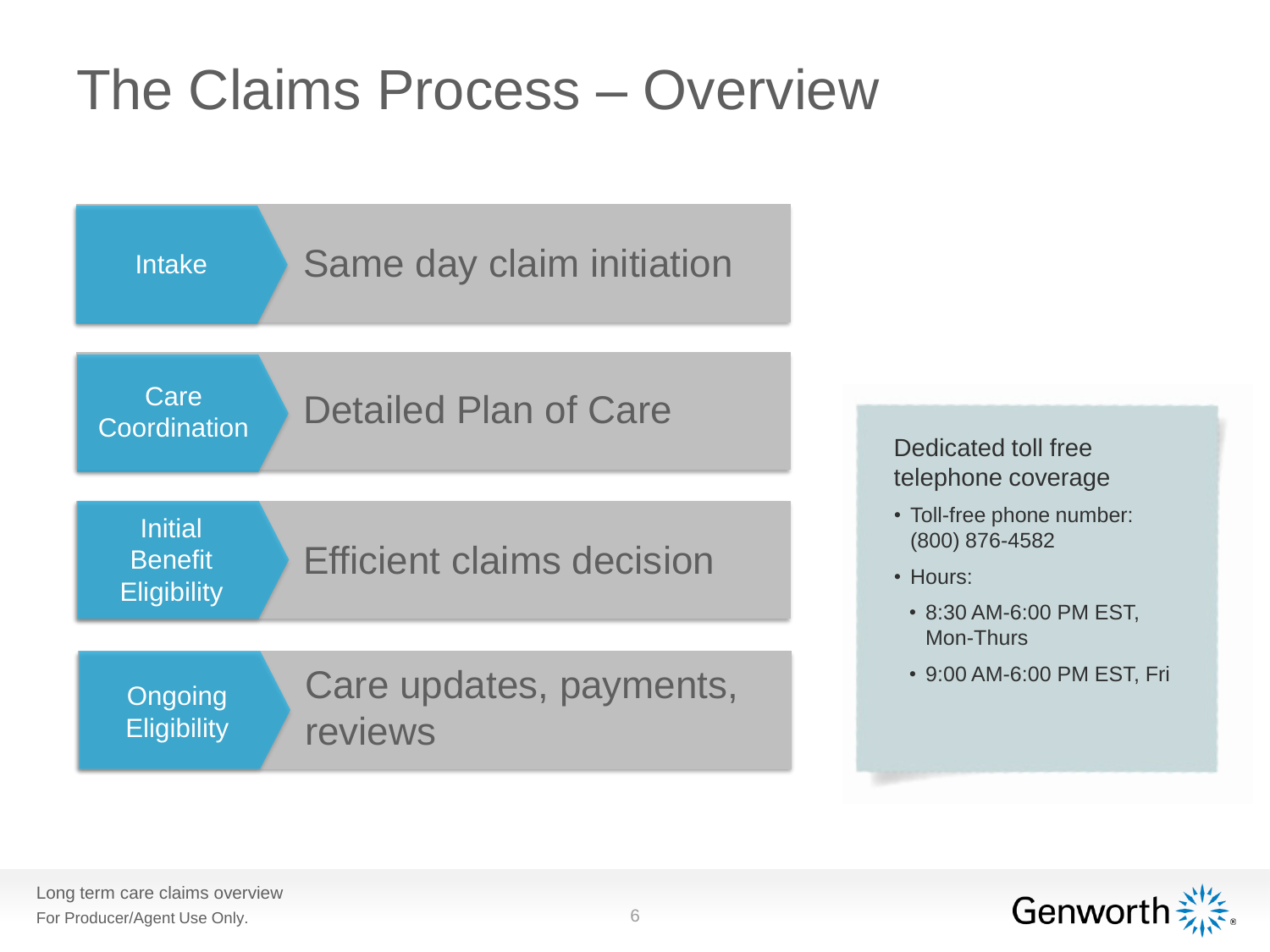## Our Operating Model



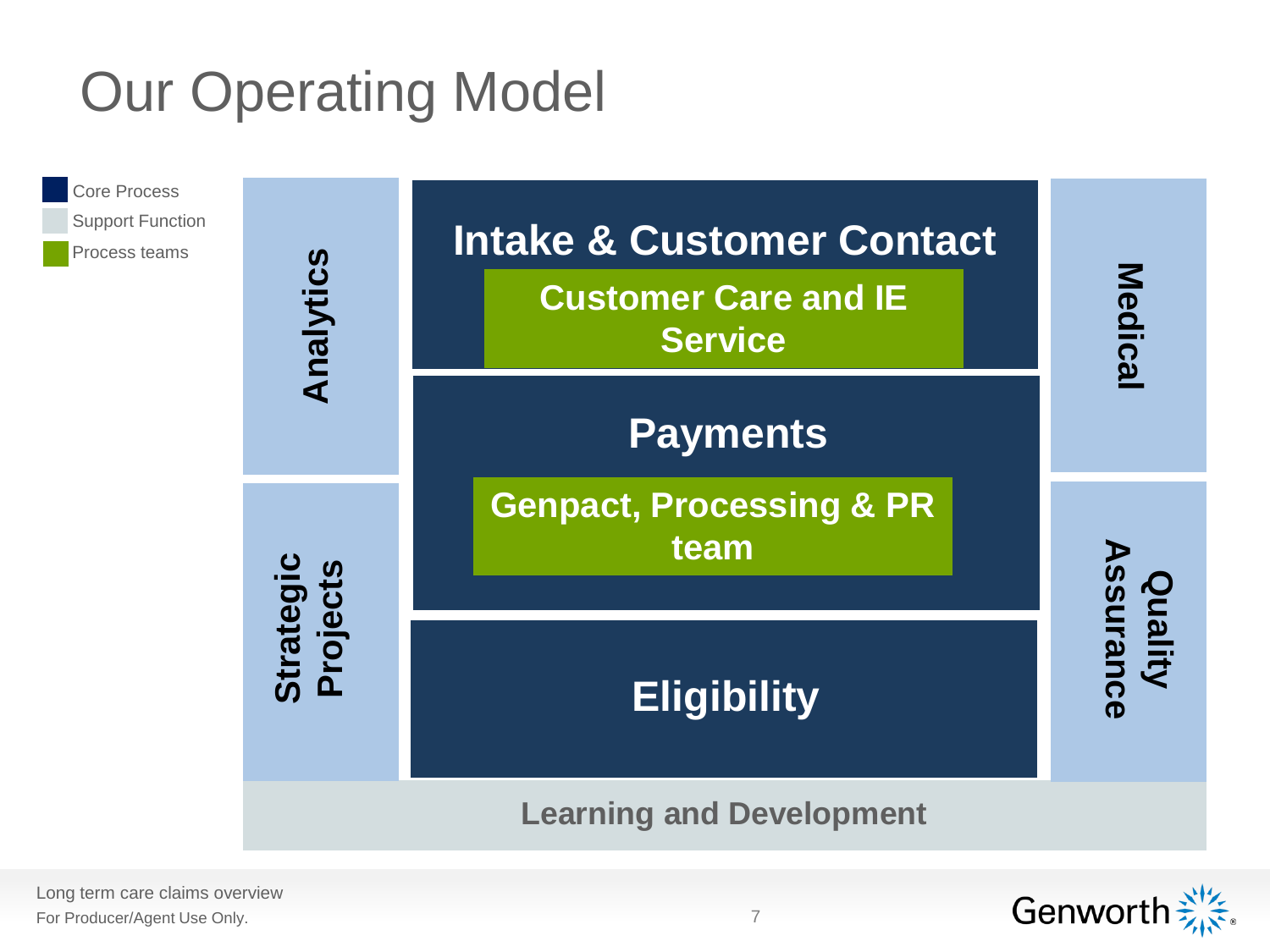## LTC Claims Service Improvements

# **Digital Capabilities** - Online Status **- Open A Claim** - Upload / Download Documents - Preferences Center **Simplified Eligibility Process**

- 
- Fewer Forms
- Fewer Requirements  **Segmented Work/Teams** 
	- New Workflow Platform

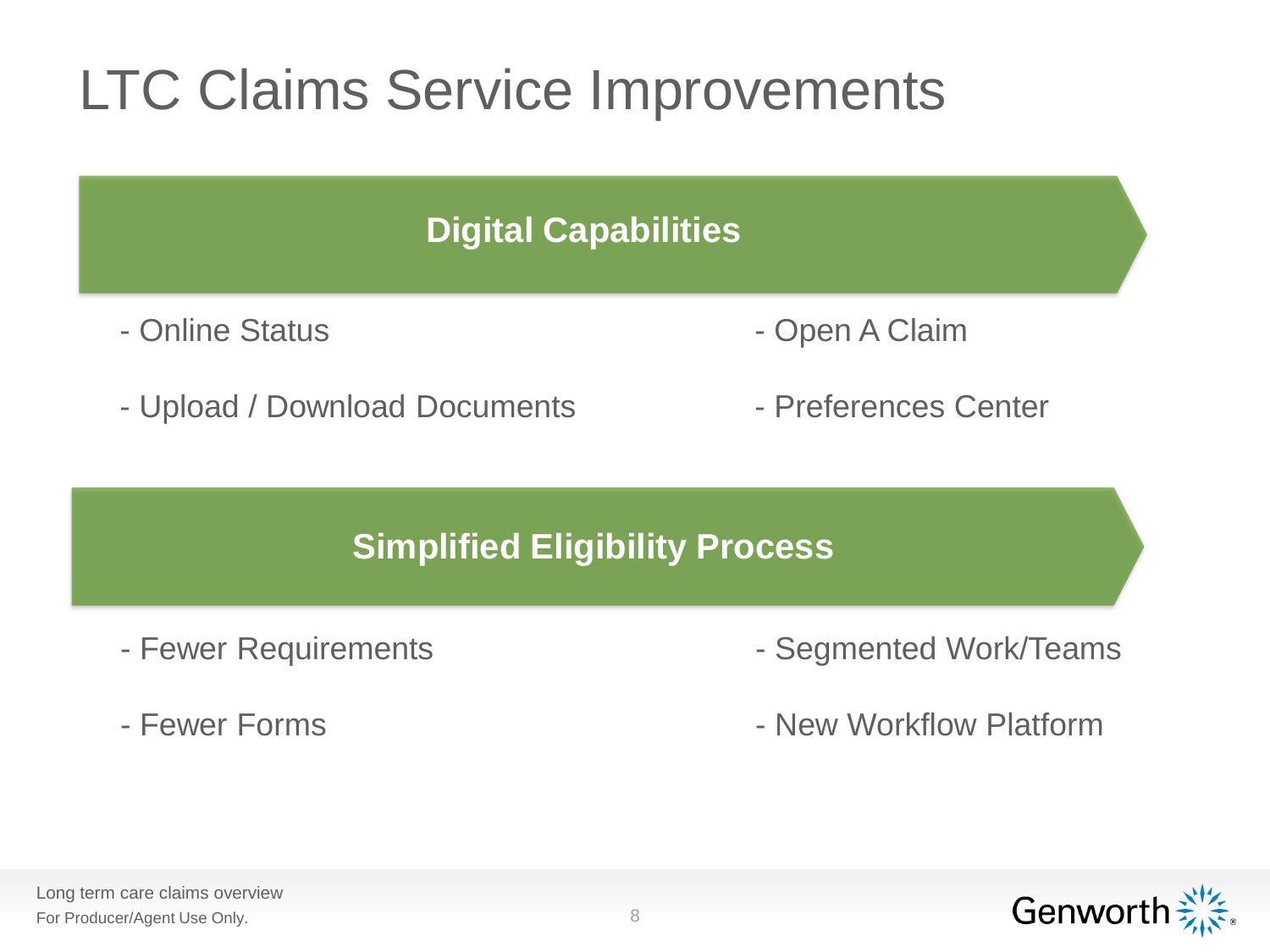## LTC Claims Service Improvements (cont.)

### **Direct to Intake**

- Callers directly routed to intake via IVR system to open a claim

### **Digital Time Card App**

- Potential To Have Paperless Home Care Invoice
- Smartphone App Enabled



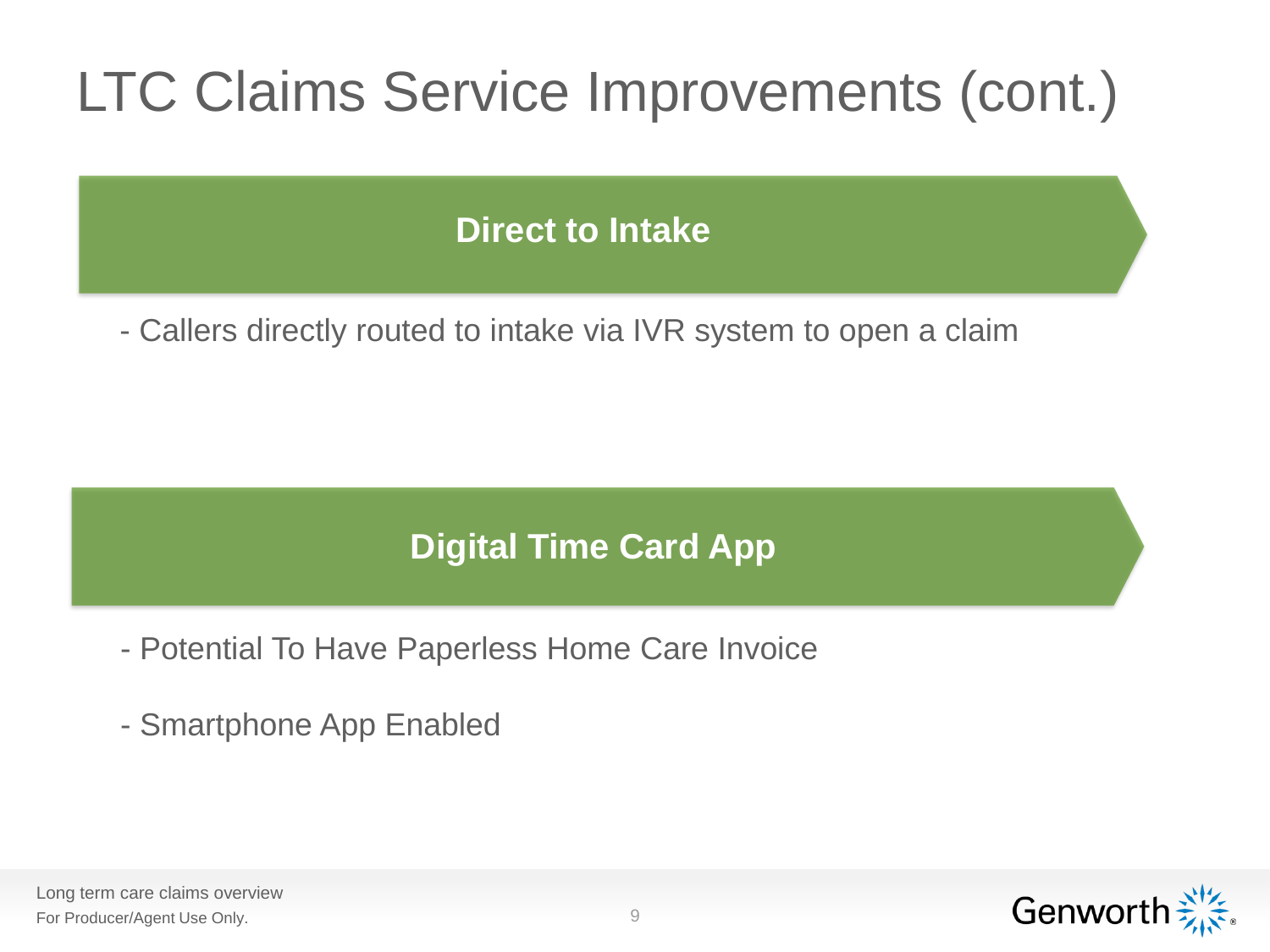## LTC Claims Statistics

### Active Claims at Year-End



Source: Long Term Care Claims Experience Data for Genworth Life Insurance Company and affiliates – December 1974 through [December 31, 2017]

Long term care claims overview For Producer/Agent Use Only.

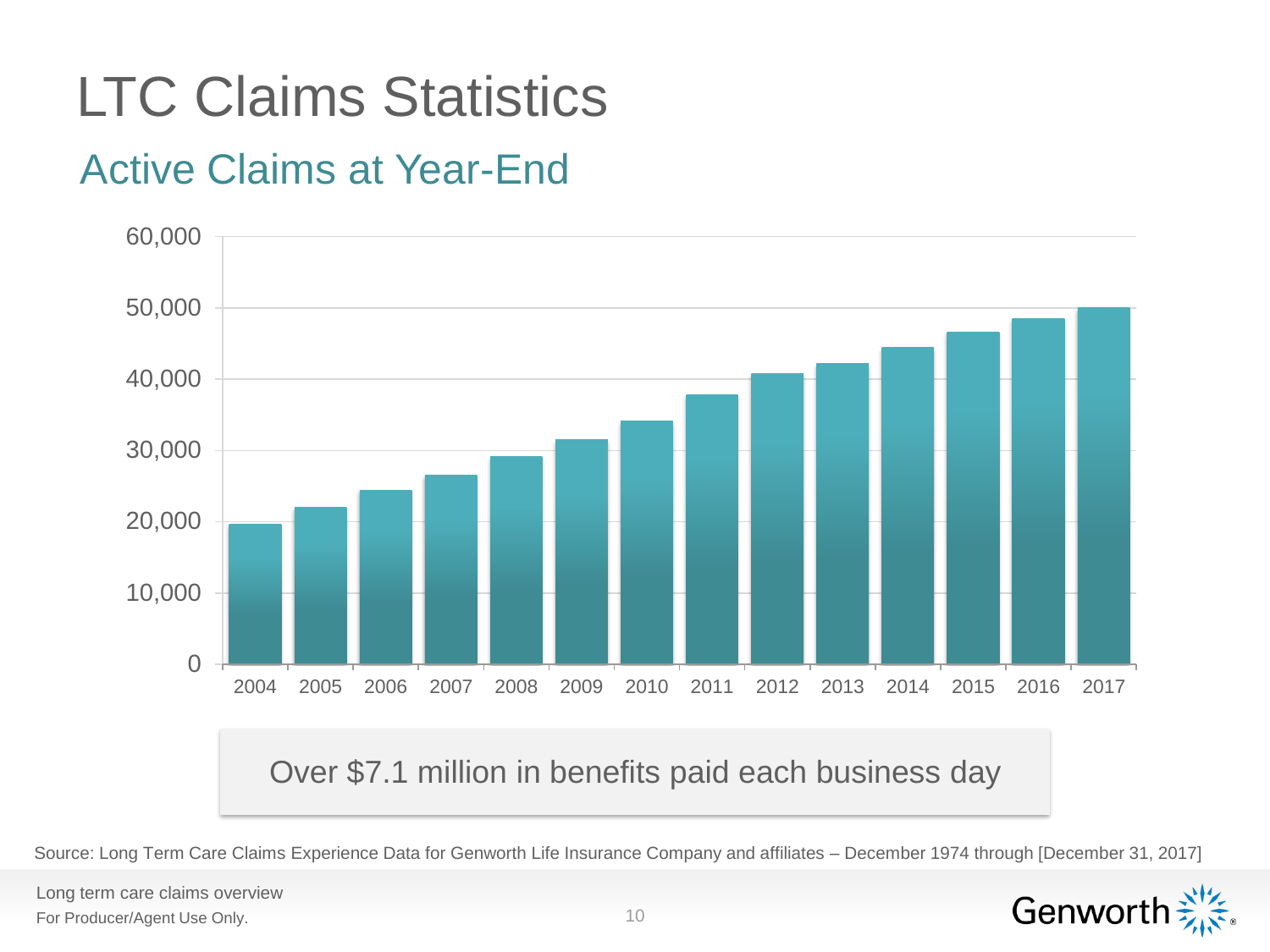## LTC Claims Statistics

- \$16.4 billion in benefits paid
- Youngest claimant: 27
- Oldest claimant: 108
- Longest claim: 22.5 years
- \$2.1M is largest single claim
- 70% of claim dollars have been paid to female claimants
- 51% of all claim dollars are paid to claimants with cognitive disorders including dementia

\*Updated through December 31, 2017



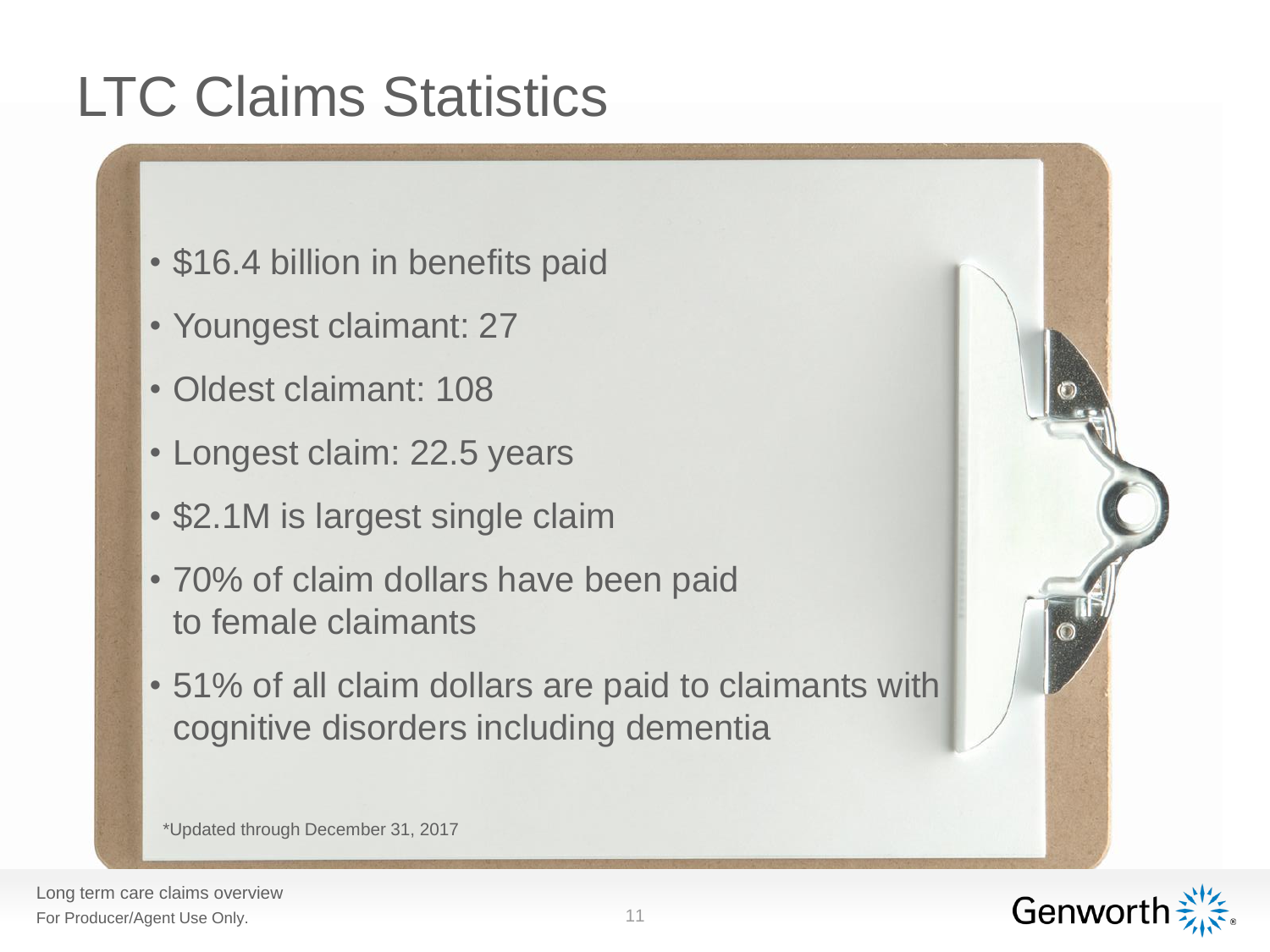## Genworth Claim Duration

| <b>Diagnosis</b>        | <1 year | > 1 year |  |
|-------------------------|---------|----------|--|
| Cognitive               | 15%     | 49%      |  |
| Cancer                  | 32%     | 5%       |  |
| <b>Musculoskeletal</b>  | 26%     | 15%      |  |
| <b>Brain/CNS</b>        | 11%     | 18%      |  |
| Cardiovascular          | 11%     | 9%       |  |
| <b>Respiratory/COPD</b> | 6%      | 5%       |  |

| <b>Type of care</b>             | <1 year | $> 1$ year |
|---------------------------------|---------|------------|
| <b>Home Care</b>                | 82%     | 46%        |
| <b>Nursing Facility</b>         | 8%      | 32%        |
| <b>Assisted Living Facility</b> | 10%     | 22%        |

## 

- 40% of claims last less than one year due to:
	- Recovery from acute illness
	- Sudden, short-duration terminal illness
	- Single use of non care giving benefits (equip, training, etc)
- The average length of claims lasting more than a year is 4.3 years
- 18% of claims will last more than 5 years

\*Long Term Care Claims Experience Data for Genworth Life Insurance Company and affiliates – December 1974 through [December 31, 2017]



Long term care claims overview For Producer/Agent Use Only.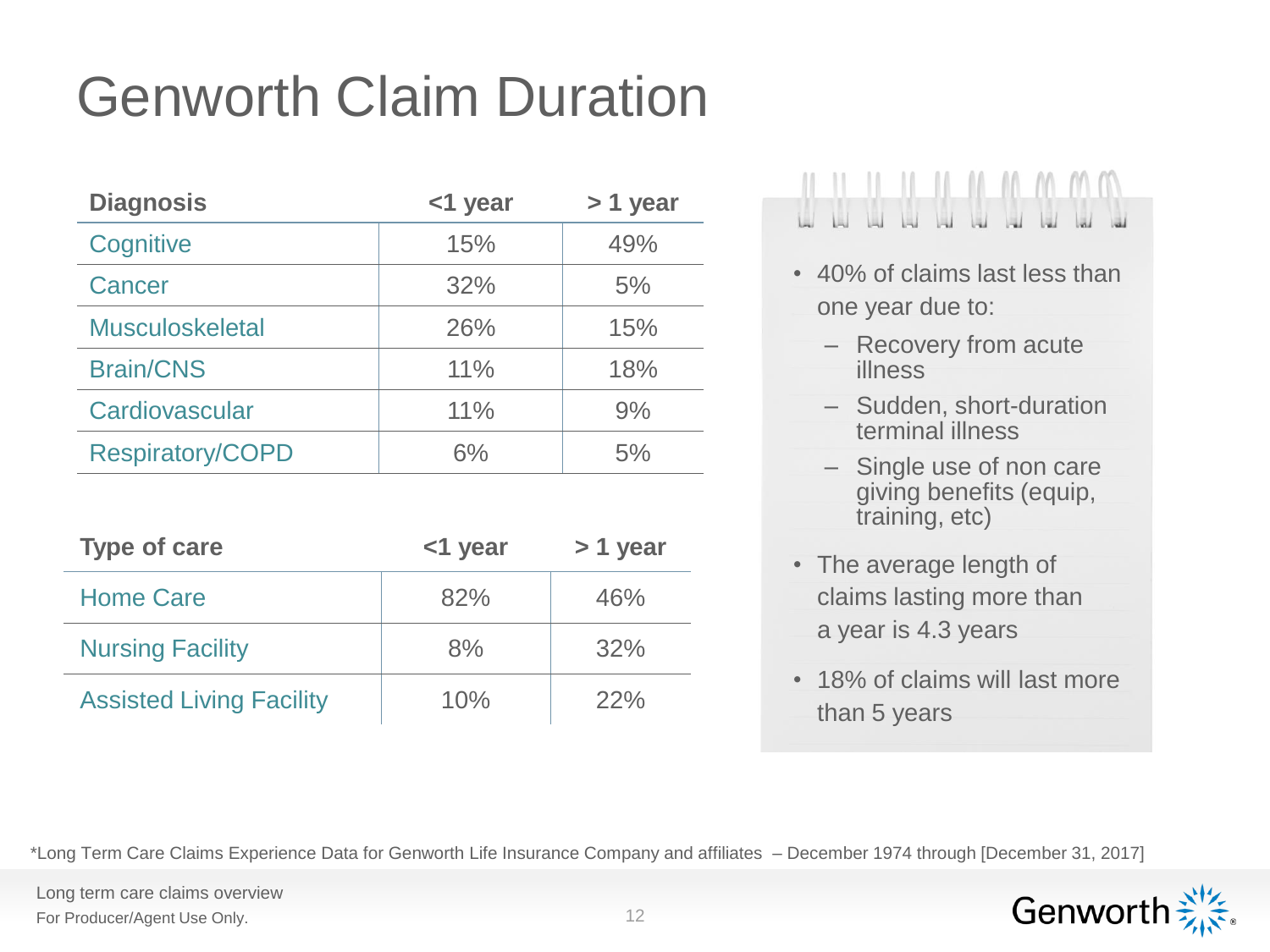## Genworth Benefit Usage

| <b>Type of Care</b>             |     | <b>First benefit</b> Latest benefit |
|---------------------------------|-----|-------------------------------------|
| Home Care**                     | 68% | 61%                                 |
| <b>Assisted Living Facility</b> | 13% | 22%                                 |
| <b>Nursing Facility</b>         | 18% | 17%                                 |

\*Long Term Care Claims Experience Data for Genworth Life Insurance Company and affiliates – December 1974 through [December 31, 2017] \*\*Home Care is a combination of the Home Assistance Benefit and the Home and Community Care Benefit